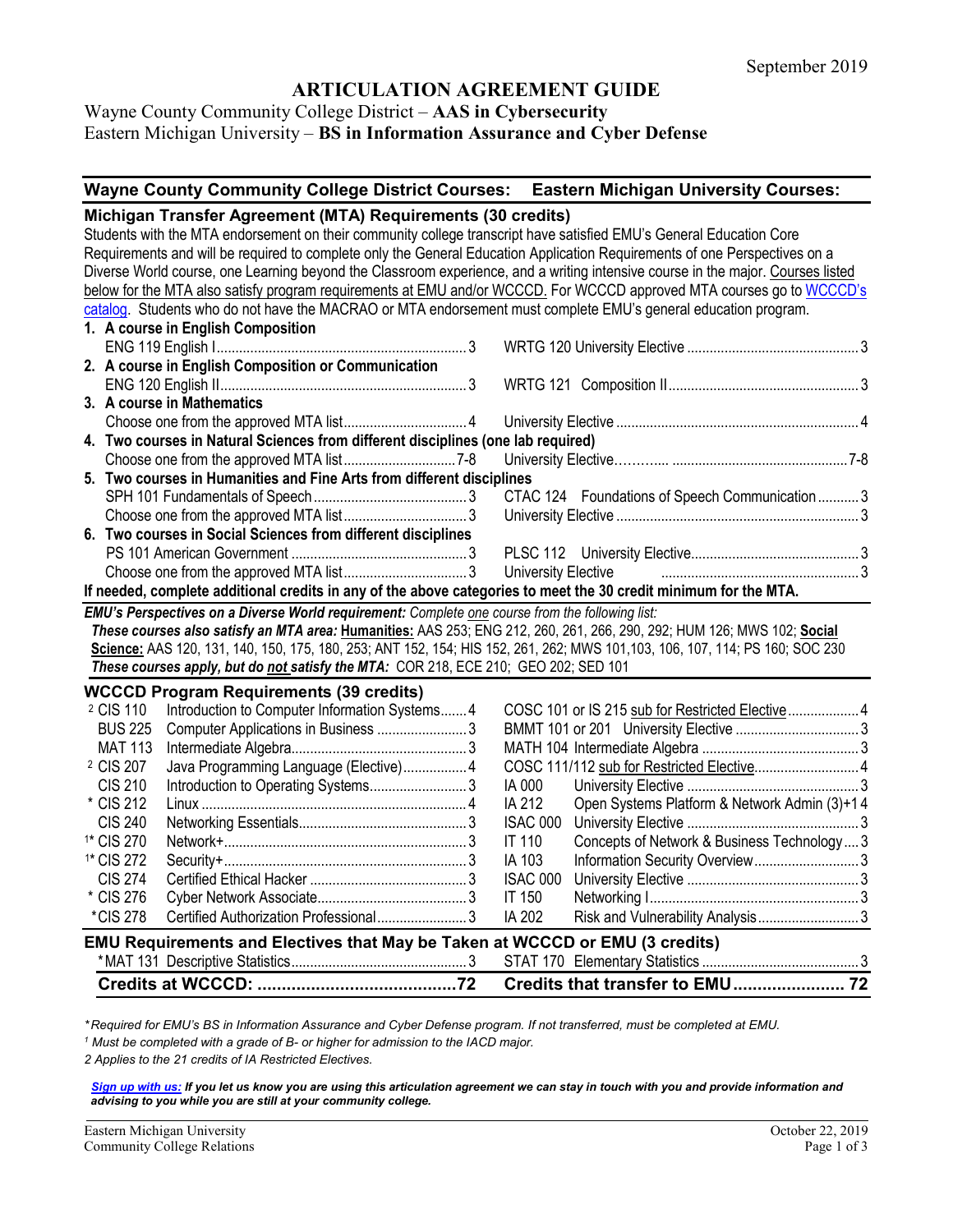# **ARTICULATION AGREEMENT GUIDE**

Wayne County Community College District – **AAS in Cybersecurity** Eastern Michigan University – **BS in Information Assurance and Cyber Defense**

## **Completion of the BS in**

# **Information Assurance & Cyber Defense**

IA 103 and IT 110 (CIS 272 and CIS 270 at WCCCD) must be completed with a grade of "B-" or higher for admission to the IACD major and to enroll in IA 300-level courses. All students must take at least 45 credits at the 300 level or above in the IACD program.

#### **Major Requirements (60 credits)**

| Information Assurance & Cyber Defense (45 credits) |                                             |  |  |  |
|----------------------------------------------------|---------------------------------------------|--|--|--|
| LEGL 320                                           | Cyber Law and Compliance3                   |  |  |  |
|                                                    | COSC 146 Applied Programming and Scripting3 |  |  |  |
|                                                    | COSC 274 Intro to Applied Cryptography3     |  |  |  |
| IA 244                                             | Administration of Computer Systems 3        |  |  |  |
| IA 322                                             |                                             |  |  |  |
| <sup>1</sup> IA 329W                               | Policy Development in Info Assurance3       |  |  |  |
| IA 385                                             | Database Management & Security3             |  |  |  |
| IA 400                                             | Malware Analysis & Reverse Engineering3     |  |  |  |
| IA 427                                             |                                             |  |  |  |
| IA 445                                             | Ethical Hacking and Offensive Security3     |  |  |  |
| IA 455                                             |                                             |  |  |  |
| IA 462                                             | Adv. Operating Systems Security & Admin 3   |  |  |  |
| IA 473                                             | Network Forensics & Analytics3              |  |  |  |
| IA 495                                             |                                             |  |  |  |
| IT 254                                             |                                             |  |  |  |

## **IA Restricted Electives (15 hours)**

|        | IA 240 Intelligence Analysis (3)                        |
|--------|---------------------------------------------------------|
|        | <sup>2</sup> IA 387L4 Co-operative Education (GELB) (3) |
|        | IA 425 Cyber Crime Investigation I (3)                  |
|        | IA 428 Digital Forensics II (3)                         |
|        | IA 440 Intelligence Analysis I (3)                      |
|        | IA 471 Data Security and Privacy (3)                    |
|        | IA 474 Applied Data Mining for IA (3)                   |
| IA 475 | Adv Topics in Information Security (3)                  |
|        | IA 476 Enterprise Security Analytics (3)                |
|        | IT 145 Task Automation for IT Admins (3)                |
| IT 219 | Introduction to Human-Computer Interaction (3)          |
|        | IT 221 Web Server Administration and Development (3)    |
| IT 256 | Managing Virtualization and Cloud Computing (3)         |
|        | IT 375 Wireless Networks Administration (3)             |
|        | ISAC 317 IoT and Embedded Systems Security (3)          |
|        | ISAC 427 Modern Vehicle Technology & Cyber Security (3) |

1 *Satisfies EMU's Writing Intensive requirement* 2 *Satisfies EMU's Learning Beyond the Classroom requirement* Any IA, CIS, or COSC 300-level or higher (3)

## **LBC Requirement (0-3 credits)**

One Learning Beyond the Classroom (LBC) course or noncredit experience must be completed at EMU. Consult advisor for options.

| Total Credits Required to Graduate 124 |  |
|----------------------------------------|--|

Sample Sequences for completing the program: *Courses may not be offered every semester. Meet with a program advisor to plan a program of study.*

## **FALL START**

#### **Fall semester (12 credits)**

|                               | LEGL 320 (may be taken in any semester)3              |  |  |
|-------------------------------|-------------------------------------------------------|--|--|
| Winter semester (12 credits)  |                                                       |  |  |
|                               | COSC 274 F, W, Pre-req: STAT 170 & COSC 146 or 111) 3 |  |  |
|                               |                                                       |  |  |
|                               | IA 400 F, W, Pre-req: COSC 146 and IA 2123            |  |  |
| Fall semester (12 credits)    |                                                       |  |  |
| IA 322                        |                                                       |  |  |
|                               |                                                       |  |  |
| IA 445                        |                                                       |  |  |
| IA 473                        |                                                       |  |  |
| Winter semester (12 credits)  |                                                       |  |  |
|                               |                                                       |  |  |
|                               |                                                       |  |  |
|                               |                                                       |  |  |
| Fall semester (12-15 credits) |                                                       |  |  |
|                               |                                                       |  |  |
|                               | IA 495 F, Pre-req: IA 322, 329W, 445, 473 3           |  |  |
|                               |                                                       |  |  |
|                               |                                                       |  |  |
|                               |                                                       |  |  |